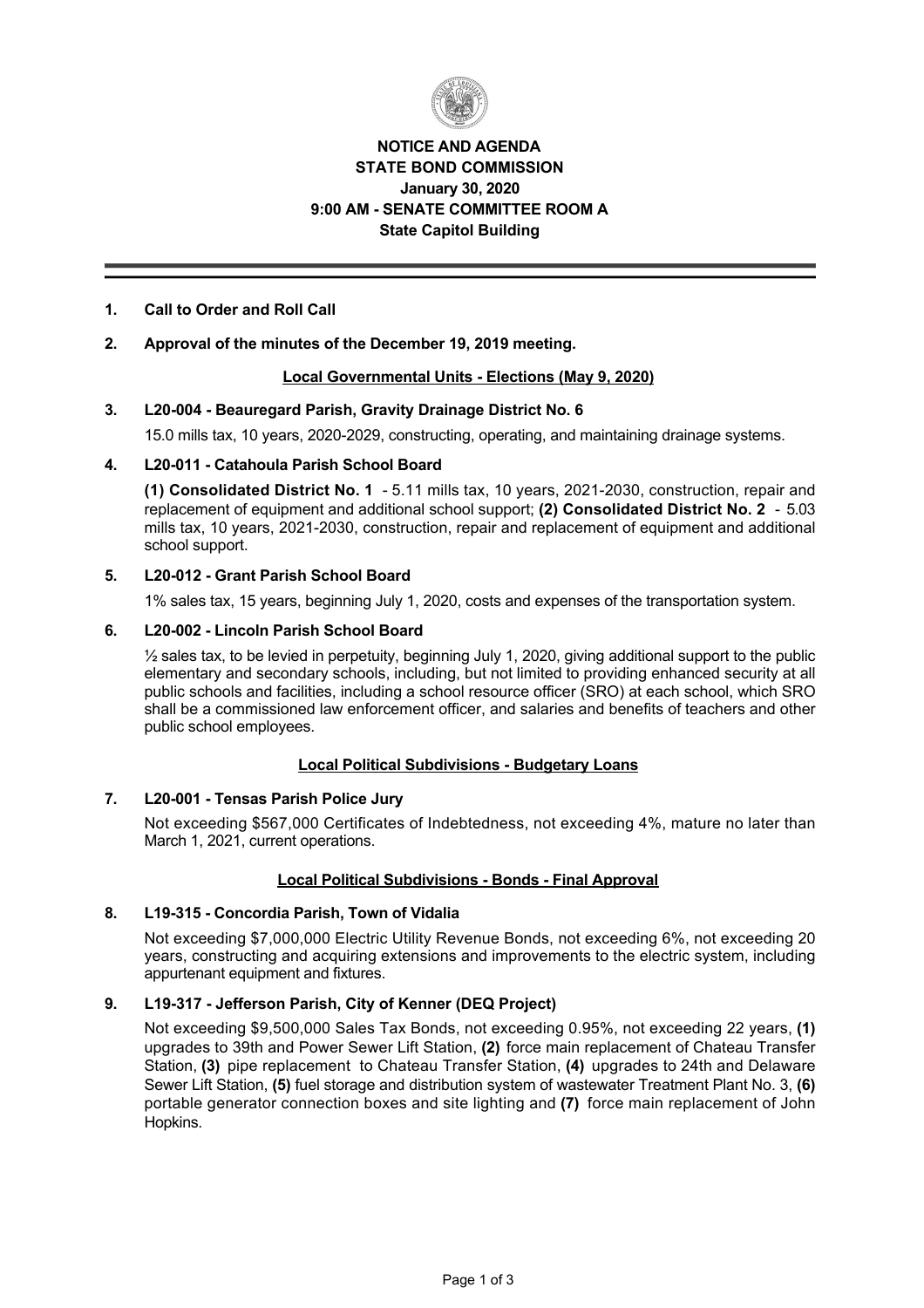## 10. L20-006 - Lafayette Parish, City of Scott

Not exceeding \$12,000,000 Sales Tax Bonds, in one or more series, not exceeding 6%, not exceeding 25 years, **(1)** constructing, acquiring, extending and improving public streets, sidewalks and drainage facilities, including purchasing equipment and **(2)** funding a reserve, if required.

## **11. L19318 Lafourche Parish Law Enforcement District**

Not exceeding \$4,000,000 Limited Tax Revenue Bonds, not exceeding 5%, not exceeding 15 years, acquiring, constructing, improving and renovating law enforcement buildings and other facilities, equipment and furnishings.

### 12. L20-009 - Orleans Parish, City of New Orleans, Sewerage and Water Board of New Orleans **(LDH Program)**

Not exceeding \$60,000,000 Taxable Water Revenue Bonds, in one or more series, not exceeding 2.45%, not exceeding 22 years, capital improvements.

### 13. L20-010 - Orleans Parish, City of New Orleans, Sewerage and Water Board of New Orleans

Not exceeding \$75,000,000 Sewerage Service Revenue Bonds, in one or more series, not exceeding 6%, not exceeding 30 years, **(1)** capital improvements and **(2)** funding a debt service reserve fund, if required.

#### 14. L20-003 - Sabine Parish School Board, South Sabine Consolidated School District No. 20

Not exceeding \$1,155,000 General Obligation School Refunding Bonds, not exceeding 2.75%, mature no later than March 1, 2026, refunding all or a portion of General Obligation School Bonds, Series 2011.

### 15. L20-008 - St. Charles Parish, Hospital Service District No. 1

Not exceeding \$3,500,000 Taxable General Obligation Refunding Bonds, in one or more series, not exceeding 5%, mature no later than March 1, 2029, refunding all or a portion of Taxable General Obligation Bonds, Series 2009B.

#### 16. L20-005 - St. Mary Parish Council

Not exceeding \$6,750,000 Revenue and Refunding Bonds, taxable or tax-exempt, not exceeding 4%, mature no later than July 1, 2031, **(1)** approximately \$5,250,000 Public Improvement Sales Tax Refunding Bonds, refunding all or a portion of Public Improvement Sales Tax Bonds, Series 2011 and **(2)** approximately \$1,500,000 Public Improvement Sales Tax Bonds, acquiring, constructing, improving, maintaining and repairing roads, capital improvements, public works and buildings, including the acquisition of necessary fixtures, equipment, furnishings and appurtenances.

## **Ratifications and or Amendments to Prior Approvals**

## **17. L12055B Bossier Parish School Board, Parishwide School District**

Amendment of prior approvals granted on February 16, 2012 and March 19, 2015, to reflect change in cost of issuance and professionals.

## **18. L17421A Calcasieu Parish Police Jury, Waterworks District No. 5, Wards 3 & 8 (LDH Program)**

Amendment of a prior approval granted on February 15, 2018, to reflect change in cost of issuance and professionals.

#### **19. L19157B Calcasieu Parish School Board, School District No. 30**

Amendment of prior approvals granted on July 18, 2019 and November 21, 2019, to reflect change in cost of issuance.

#### **20. S12020B Louisiana Public Facilities Authority (Tiger Athletic Foundation Project)**

Amendment of prior approvals granted on July 19, 2012 and October 15, 2015, to reflect change in cost of issuance and professionals associated with an interest rate conversion.

#### **21. S15055B Louisiana Public Facilities Authority (Tiger Athletic Foundation Project)**

Amendment of prior approvals granted on October 15, 2015 and December 17, 2015, to reflect change in cost of issuance associated with changes in terms, including an interest rate conversion.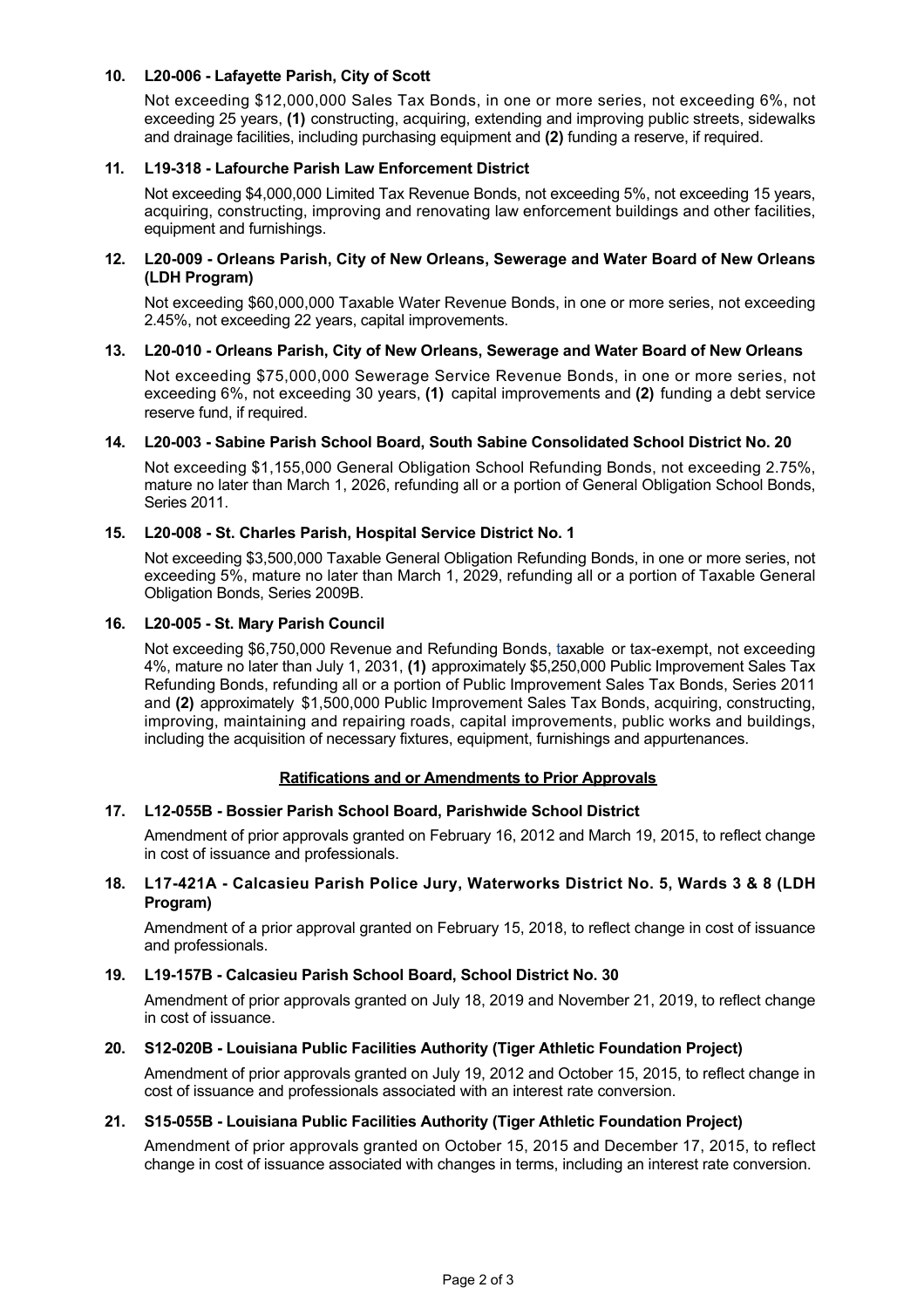## 22. S19-051A - Board of Supervisors of Louisiana State University and Agricultural and **Mechanical College**

Amendment of a prior approval granted on November 21, 2019, to reflect change in cost of issuance and professionals.

### **State of Louisiana**

### 23. S20-003 - State of Louisiana (General Obligation Bonds)

Consideration of a resolution **(1)** creating and establishing an issue of **(a)** not exceeding \$350,000,000 General Obligation Bonds, Series 2020A, funding lines of credit related to capital outlay projects as listed in the attached exhibit, **(b)** not exceeding \$120,000,000 General Obligation Refunding Bonds, Series 2020B, in one or more series, to refund General Obligation Refunding Bonds Series 2010A, **(c)** both to mature no later than June 30, 2040; **(2)** authorizing the issuance and sale; **(3)** providing for payment of principal and redemption premium and interest, and **(4)** providing for other matters.

### 24. S20-004 - State of Louisiana (Gas & Fuels Tax Bonds)

Consideration of a preliminary resolution **(1)** creating and establishing an issue of not exceeding \$1,000,000,000 State of Louisiana Gasoline and Fuels Tax Revenue Refunding Bonds, on a first lien or second lien basis, in one or more classes or subseries, not exceeding 5% fixed rate or 10% variable rate, mature no later than May 1, 2043, to refund a portion of the outstanding Gasoline and Fuels Tax First and Second Lien Revenue Bonds; **(2)** Authorizing the publication of the notice of intention(s); **(3)** Authorizing the execution of one or more bond purchase agreements or direct purchase agreements, and **(4)** Providing for other matters.

## **Other Business**

### **25. Selection of Professionals**

Discussion and consideration of evaluation team scoring results and recommendations on proposals submitted in response to the State of Louisiana Solicitation for Offers for Disclosure Counsel dated December 17, 2019.

### **26. Monthly Reports**

#### **27. Presentation**

Presentation and brief overview of the role and functions of the State Bond Commission.

#### **28. Adjourn**

*Notice is hereby further provided that the Commission may vote to hold an Executive Session on any agenda or other duly approved item that is exempted from discussion at an open meeting pursuant to La.R.S. 42:17. In compliance with Americans with Disabilities Act, contact Cassie Berthelot at (225) 3420040 To advise special assistance is needed and describe the type of assistance necessary.*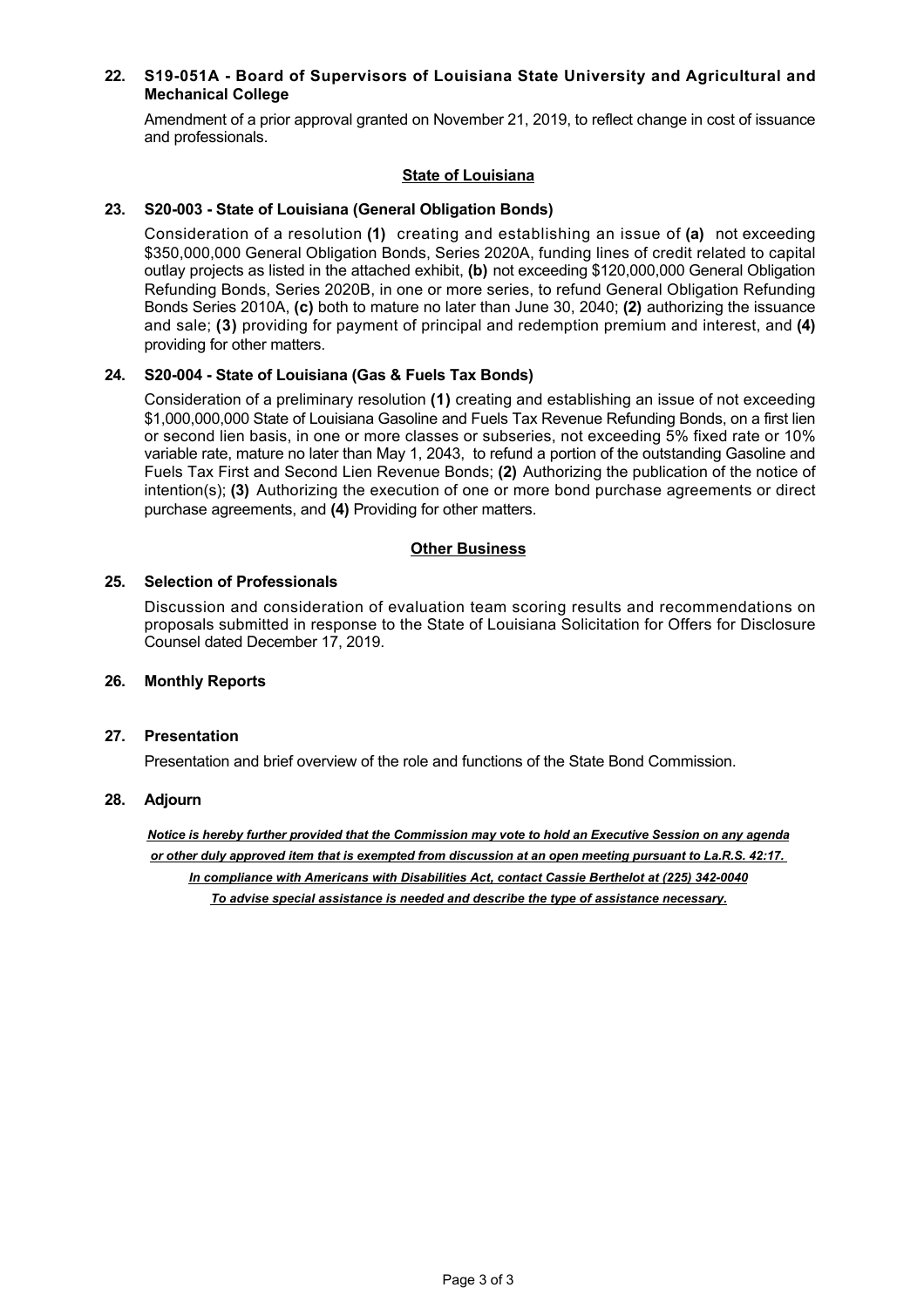| Agency<br><b>Number</b>                                     | Agency                        | <b>BDS</b> | <b>Project Title</b>                                                                                                  | Parish    | Cash Line of<br><b>Credit</b> | <b>Bond Sale</b><br>Amount | Advance<br><b>Funding</b> |
|-------------------------------------------------------------|-------------------------------|------------|-----------------------------------------------------------------------------------------------------------------------|-----------|-------------------------------|----------------------------|---------------------------|
| 01-107                                                      | Division of<br>Administration | 987        | Repair, Restoration and Replacement for<br>Declared Disasters, Planning, Construction,<br>Renovation, and Acquisition | Statewide | 97,636,640                    | 577.110                    | 15                        |
| 01-107                                                      | Division of<br>Administration | 988        | Outpatient Clinics in Rapides Parish, Planning and Rapides<br>Construction                                            |           | 1,028,100                     | 1,028,100                  | 433,635                   |
| 01-107                                                      | Division of<br>Administration | 1024       | Statewide Roofing Asset Management Program<br>and Waterproofing, Related Repairs and<br>Equipment Replacement Program | Statewide | 5.000.000                     | 2.500.000                  | 2,500,000                 |
| 01-107                                                      | Division of<br>Administration | 239        | Community Water Enrichment Program                                                                                    | Statewide | 5.000.000                     | 5.000.000                  | 5.000.000                 |
| <b>Division of Administration</b><br>7,933,650<br>9.105.210 |                               |            |                                                                                                                       |           |                               |                            |                           |

| $01-109$ | Coastal<br>Protection and<br>Restoration<br>Authority | 975  | Atchafalaya Basin Protection and Enhancement<br>(Federal Match and Local/Sponsor Match)                                                                                                                   | Assumption, Avoyell   | 2,579,370  | 2,579,370  | 2,579,370  |
|----------|-------------------------------------------------------|------|-----------------------------------------------------------------------------------------------------------------------------------------------------------------------------------------------------------|-----------------------|------------|------------|------------|
| 01-109   | Coastal<br>Protection and<br>Restoration<br>Authority | 1012 | Lafitte Area Tidal Protection, Planning and<br>Construction                                                                                                                                               | Jefferson             | 11,506,600 | 11,506,600 | 10,916,599 |
| 01-109   | Coastal<br>Protection and<br>Restoration<br>Authority | 1013 | Westbank Hurricane Protection Project, Planning,<br>Construction, Right of Way and Utilities<br>(\$199,000,000 Federal Match and \$52,800,000<br>Local Match)                                             | Jefferson, Orleans, F | 382.000    | 382,000    |            |
| 01-109   | Coastal<br>Protection and<br>Restoration<br>Authority | 1022 | Morganza to Gulf of Mexico Flood Control<br>Feasibility Study, Planning, Design, Right of Way<br>and Construction of Levees, Floodgates and<br>Other Flood Control Systems (\$100,000,000 Local<br>Match) | Ascension, Assumpt    | 4,500,000  | 4,500,000  | 4,500,000  |

 **17,995,969 18,967,970 Coastal Protection and Restoration Authority**

| 01-112                                | Department of<br><b>Military Affairs</b> | 311 | Readiness Center Replacement, Franklinton, LA,<br>Planning and Construction                                             | Washington | 214.200   | 135.770   | 135.770   |
|---------------------------------------|------------------------------------------|-----|-------------------------------------------------------------------------------------------------------------------------|------------|-----------|-----------|-----------|
| $01 - 112$                            | Department of<br><b>Military Affairs</b> | 326 | Camp Minden, Infrastructure, Rehabilitation,<br>Phase 2, Planning and Construction                                      | Webster    | 1,534,240 | 824.240   | 752.745   |
| 01-112                                | Department of<br><b>Military Affairs</b> | 327 | Statewide Backlog of Maintenance and Repair<br>(BMAR), Phase 3, and Statewide Infrastructure<br>Rehabilitation, Phase 3 | Statewide  | 4.431.400 | 1.627.020 | 735.389   |
| $01 - 112$                            | Department of<br><b>Military Affairs</b> | 330 | Jackson Barracks Electrical Distribution System<br>Upgrade, Planning and Construction                                   | Orleans    | 1.063.000 | 1.063.000 | 1,063,000 |
| $01 - 112$                            | Department of<br><b>Military Affairs</b> | 331 | Lake Charles Readiness Center, Planning and<br>Construction                                                             | Calcasieu  | 5.470.000 | 5.470.000 | 5,470,000 |
| <b>Department of Military Affairs</b> |                                          |     |                                                                                                                         |            |           | 9.120.030 | 8,156,904 |

| $01 - 124$                                | Louisiana<br>Stadium and<br>Exposition<br><b>District</b> | 1277 | Bayou Segnette Sports Complex Improvements,<br>Including Hall B Expansion, Planning and<br>Construction | Jefferson | 2,167,840  | 2,167,800 | 1,115,800 |
|-------------------------------------------|-----------------------------------------------------------|------|---------------------------------------------------------------------------------------------------------|-----------|------------|-----------|-----------|
| $01 - 124$                                | Louisiana<br>Stadium and<br>Exposition<br><b>District</b> | 1278 | Bayou Segnette Recreation Complex, Land<br>Acquisition, Planning and Construction                       | Jefferson | 21,587,600 | 1,487,600 | 1,292,171 |
| $01 - 124$                                | Louisiana<br>Stadium and<br>Exposition<br><b>District</b> | 1280 | Improvements to TPC Louisiana, Planning and<br>Construction                                             | Jefferson | 2,394,170  | 2.394.170 | 19.088    |
| Louisiana Stadium and Exposition District |                                                           |      |                                                                                                         |           |            | 6,049,570 | 2,427,059 |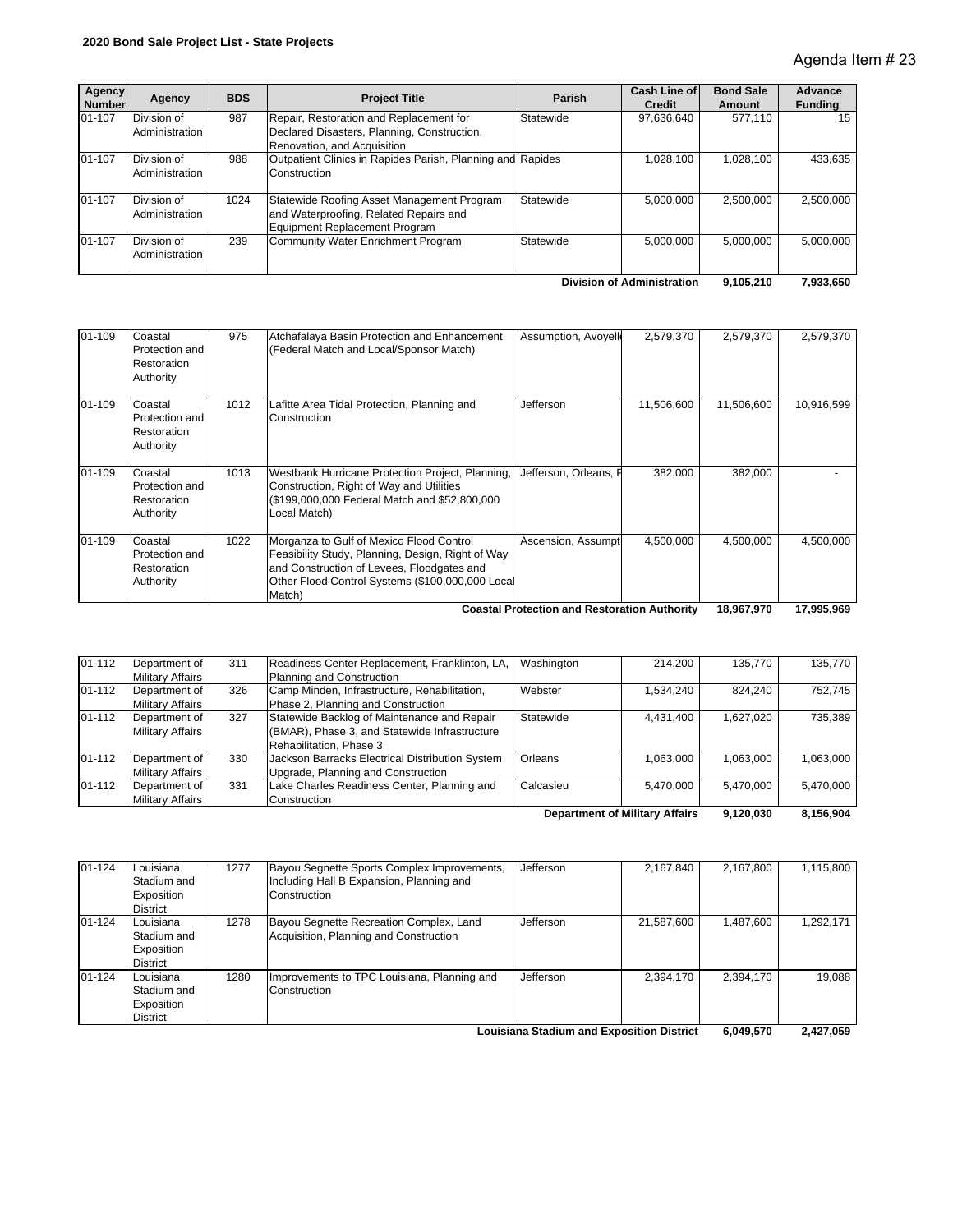| Agency<br>Agency<br><b>Number</b>                     | <b>BDS</b> | <b>Project Title</b>                                                | Parish    | Cash Line of<br>Credit | <b>Bond Sale</b><br>Amount | Advance<br><b>Fundina</b> |
|-------------------------------------------------------|------------|---------------------------------------------------------------------|-----------|------------------------|----------------------------|---------------------------|
| Office of<br>05-252<br><b>Business</b><br>Development | 1021       | Economic Development Award Program for<br>Infrastructure Assistance | Statewide | 3.924.050              | 3.924.050                  | 3.924.050                 |

 **3,924,050 3,924,050 Department of Economic Development**

| 06-264                                        | Office of State  | 1329 | Poverty Point Reservoir State Park Group Camp,  | Richland  | 5.588.800 | 5.588.800 | 5.414.992 |
|-----------------------------------------------|------------------|------|-------------------------------------------------|-----------|-----------|-----------|-----------|
|                                               | Parks            |      | Conference Center, Site Amenities, Acquisition, |           |           |           |           |
|                                               |                  |      | Planning and Construction                       |           |           |           |           |
| 06-267                                        | Office of        | 1101 | II-10 Vinton Welcome Center                     | Calcasieu | 252.700   | 252.680   |           |
|                                               | Tourism          |      |                                                 |           |           |           |           |
| 06-A20                                        | New Orleans      | 505  | City Park Maintenance Complex Improvements,     | Orleans   | 2.450.800 | 2.450.800 | 2.450.525 |
|                                               | <b>City Park</b> |      | Planning and Construction                       |           |           |           |           |
| Department of Culture, Recreation and Tourism |                  |      |                                                 |           | 8.292.280 | 7,865,517 |           |

| 07-270     | DOTD-<br>Administration       | 238 | LA 38 and Avenue F Railroad Safety<br>Improvements, Planning and Construction                                                                                                       | Tangipahoa           | 500,000    | 500,000    | 500,000    |
|------------|-------------------------------|-----|-------------------------------------------------------------------------------------------------------------------------------------------------------------------------------------|----------------------|------------|------------|------------|
| $07 - 270$ | DOTD-<br>Administration       | 244 | Improvements on LA 3038, Including Patching,<br>Repairing and Overlaying of the Highway,<br>Planning and Construction                                                               | Ascension            | 791,300    | 29,400     |            |
| 07-270     | DOTD-<br>Administration       | 245 | LA 42 (US 61 to LA 44) Widening, including a<br>Roundabout at Joe Sevario Road, Planning and<br>Construction                                                                        | Ascension            | 5,791,200  | 2,455,100  |            |
| $07 - 270$ | DOTD-<br>Administration       | 246 | Essen Lane Widening, I-10 to Perkins Road,<br>Planning, Utilities, Right of Way and Construction                                                                                    | East Baton Rouge     | 1,222,800  | 96,300     |            |
| $07 - 270$ | DOTD-<br>Administration       | 366 | Juban Road (LA 1026) Widening (I-12 to US 190)                                                                                                                                      | Livingston           | 7,184,000  | 7,184,000  | 7,153,200  |
| 07-270     | DOTD-<br>Administration       | 367 | Widening of Highway 447 and I-12 Overpass<br>Improvements, Environmental Phase<br>Commencement, Planning and Construction                                                           | Livingston           | 450,800    | 74,000     |            |
| 07-270     | DOTD-<br>Administration       | 542 | Highway Program (Up to \$4,000,000 for<br>Secretary's Emergency Fund)                                                                                                               | Statewide            | 70,163,600 | 57,607,900 | 50,038,400 |
| 07-270     | DOTD-<br>Administration       | 560 | Loyola/I-10 Interchange Improvements, Feasibility<br>Study, Interchange Modification Report,<br>Environmental Assessment, Engineering, Right of<br>Ways, Utilities and Construction | Jefferson, Orleans   | 1,889,000  | 1,373,300  |            |
| 07-270     | DOTD-<br>Administration       | 736 | LA 3034 Improvements                                                                                                                                                                | East Baton Rouge     | 15,884,000 | 109,300    |            |
| 07-270     | DOTD-<br>Administration       | 772 | Landside Roadways at Louis Armstrong<br>International North Terminal, Planning and<br>Construction                                                                                  | Jefferson            | 5,000,000  | 5,000,000  | 5,000,000  |
| 07-270     | DOTD-<br>Administration       | 793 | LA 1 Improvements, Phase 2, Planning,<br>Engineering, Right of Way, Utilities and<br>Construction                                                                                   | Lafourche            | 2,188,700  | 1,188,700  |            |
| 07-270     | DOTD-<br>Administration       | 797 | Pecue Lane/I-10 Interchange, Planning, Design,<br>Rights of Way, Utilities and Construction                                                                                         | East Baton Rouge     | 13,260,000 | 1,518,300  |            |
| 07-270     | DOTD-<br>Administration       | 807 | Peters Road Bridge and Extension, Planning and<br>Construction                                                                                                                      | Plaquemines          | 4,000,000  | 439,500    |            |
| 07-270     | DOTD-<br>Administration       | 809 | LA 44 Widening, I-10 to LA 22, Planning, Utilities,<br>Right of Way and Construction                                                                                                | Ascension            | 1,500,000  | 55,700     |            |
| 07-274     | DOTD - Public<br>Improvements | 118 | Mississippi River Levee Raising, Arkansas to Old<br>River, Planning and Construction                                                                                                | Avoyelles, Concordia | 3,500,000  | 94,300     |            |
| 07-274     | DOTD - Public<br>Improvements | 119 | Comite River Diversion Canal Planning, Right of<br>Way, Utilities and Construction                                                                                                  | Ascension, East Bate | 2,958,700  | 975,300    |            |
| 07-274     | DOTD - Public<br>Improvements | 154 | Bayou Dechene Reservoir, Planning, Land<br><b>Acquisition and Construction</b>                                                                                                      | Caldwell             | 7,038,100  | 2,840,500  |            |

 **62,691,600 81,541,600 Department of Transportation and Development**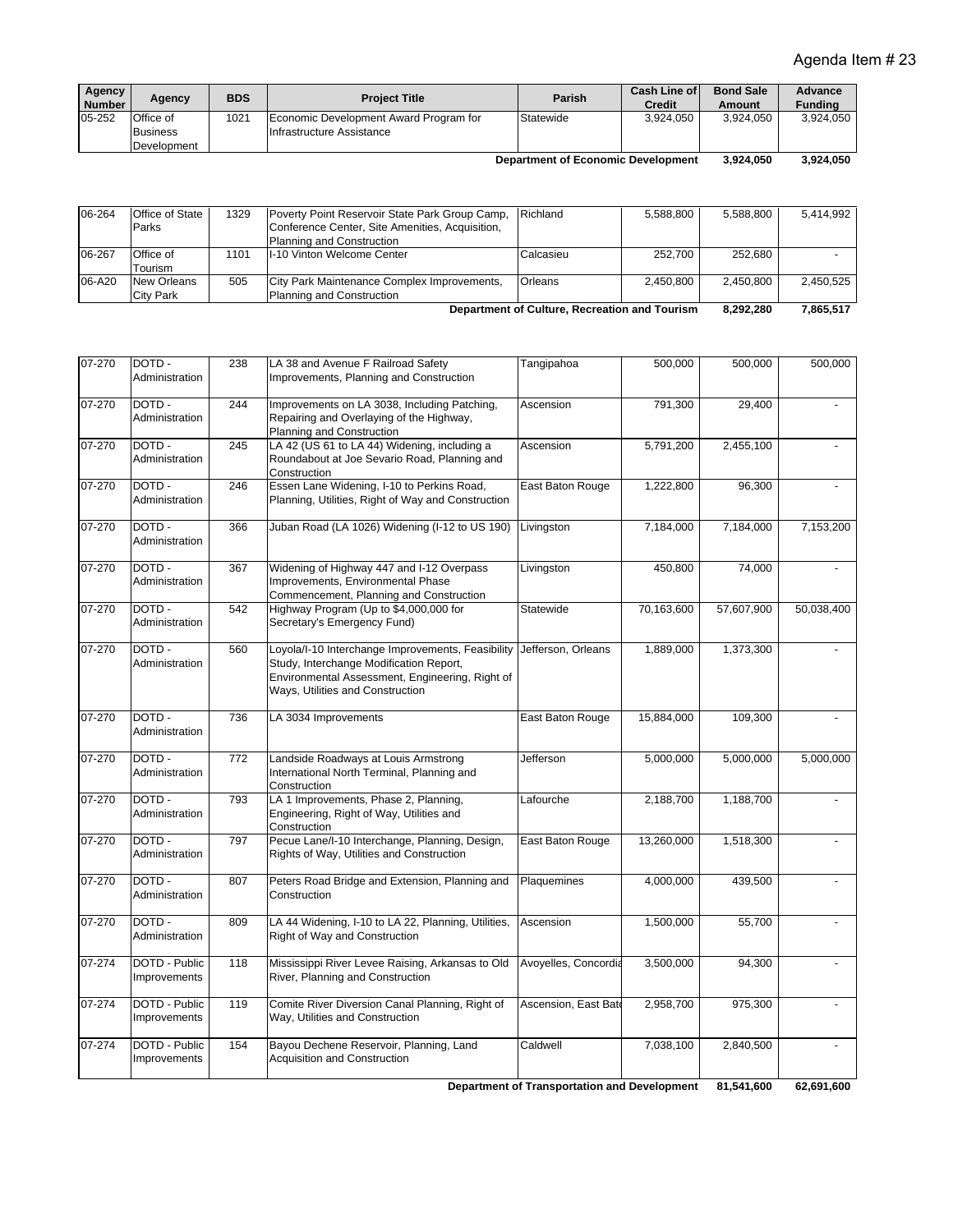| Agency<br><b>Number</b>                     | Agency           | <b>BDS</b> | <b>Project Title</b>                      | Parish    | Cash Line of<br><b>Credit</b> | <b>Bond Sale</b><br>Amount | Advance<br><b>Funding</b> |
|---------------------------------------------|------------------|------------|-------------------------------------------|-----------|-------------------------------|----------------------------|---------------------------|
| 08-403                                      | <b>Office of</b> | 694        | Community Based Program, Juvenile Justice | Statewide | 1.697.500                     | .697.500                   | 1.461.267                 |
|                                             | Juvenile         |            | Improvements, Planning, Construction,     |           |                               |                            |                           |
|                                             | Justice          |            | Renovation, Acquisition, and Equipment    |           |                               |                            |                           |
| Department of Public Safety and Corrections |                  |            |                                           |           | 1.697.500                     | 1.461.267                  |                           |

| Department of Public Safety and Corrections | 1,697,500 |
|---------------------------------------------|-----------|
|---------------------------------------------|-----------|

| 11-431                                 | Office of the<br>Secretary | 1404 | Atchafalava Basin Protection and Enhancement<br>(Federal Match and Local/Sponsor Match) | Assumption, Avoyelle | 3.635.000 | 3.635.000 | 3.427.469 |
|----------------------------------------|----------------------------|------|-----------------------------------------------------------------------------------------|----------------------|-----------|-----------|-----------|
| <b>Department of Natural Resources</b> |                            |      |                                                                                         |                      | 3.635.000 | 3.427.469 |           |

16-513 Office of **Wildlife** 828 Region 5/Lake Charles Office, Planning and **Construction** Calcasieu 2,234,400 2,234,400 2,234,400

| Department of Wildlife and Fisheries | 2,234,400 | 2,234,400 |
|--------------------------------------|-----------|-----------|

| 19-601  | <b>LSU Baton</b><br>Rouge                                             | 101  | <b>LSU Memorial Tower Renovations</b>                                                                                          | East Baton Rouge | 3,500,000                                   | 2,000,000  | 1,634,063      |
|---------|-----------------------------------------------------------------------|------|--------------------------------------------------------------------------------------------------------------------------------|------------------|---------------------------------------------|------------|----------------|
| 19-601  | LSU Baton<br>Rouge                                                    | 102  | Renovate Old Engineering Shops for Art<br>Department, Planning and Construction                                                | East Baton Rouge | 4,000,000                                   | 4,000,000  | 4,000,000      |
| 19-601  | <b>LSU Baton</b><br>Rouge                                             | 104  | H.P. Long Field House Renovation, Planning and<br>Construction                                                                 | East Baton Rouge | 3,300,000                                   | 3,300,000  | 3,009,217      |
| 19-604N | 72<br><b>LSU Health</b><br><b>Sciences</b><br>Center - New<br>Orleans |      | Interim Hospital Repurposing, Construction                                                                                     | Orleans          | 15,500,000                                  | 15,500,000 | 15,500,000     |
| 19-604S | <b>LSU Health</b><br>Sciences<br>Center -<br>Shreveport               | 75   | Medical School B-Building HVAC Replacement,<br>Planning and Construction                                                       | Caddo            | 500,000                                     | 314,290    | $\overline{7}$ |
| 19-604S | <b>LSU Health</b><br><b>Sciences</b><br>Center -<br>Shreveport        | 1299 | Center for Medical Education and Wellness,<br>Planning and Construction                                                        | Caddo            | 3,000,000                                   | 3,000,000  | 3,000,000      |
| 19-607  | LSU<br>Agricultural<br>Center                                         | 94   | Animal and Food Science Facilities Renovations<br>and Modernizations, Phase II, Planning and<br>Construction                   | East Baton Rouge | 1,207,780                                   | 607,780    | 607,780        |
| 19-609  | Pennington<br>Biomedical<br>Research<br>Center                        | 59   | Pennington Biomedical Clinical Research<br>Building, Imaging Center and High Tech Research<br><b>Instrumentation Equipment</b> | East Baton Rouge | 1,000,000                                   | 996,645    | 996,645        |
| 19-621  | <b>Nicholls State</b><br>University                                   | 1097 | Renovation of and Addition to Athletic Facility,<br>Planning and Construction                                                  | Lafourche        | 2,204,500                                   | 2,204,500  | 1,995,185      |
| 19-623  | Grambling<br>State<br>University                                      | 293  | Library Replacement, Planning and Construction                                                                                 | Lincoln          | 8,218,700                                   | 8,218,700  | 7,714,348      |
| 19-627  | McNeese<br><b>State</b><br>University                                 | 67   | Contraband Bayou Erosion Retaining Wall Phase<br>II, Planning and Construction                                                 | Calcasieu        | 4,485,200                                   | 4,485,200  | 4,485,200      |
| 19-627  | McNeese<br><b>State</b><br>University                                 | 69   | ADA Upgrades Campus-Wide, Planning and<br>Construction                                                                         | Calcasieu        | 417,100                                     | 356,200    | $\overline{2}$ |
| 19-657  | Louisiana<br>School for<br>Math, Science<br>and the Arts              | 883  | New Dormitory Building, Planning and<br>Construction                                                                           | Natchitoches     | 23,360,100                                  | 23,360,100 | 21,333,166     |
| 19-671  | Board of<br>Regents                                                   | 1324 | System-Wide Telecommunications Wiring and<br>Equipment, Planning and Construction                                              | Statewide        | 3,034,200                                   | 330,060    | 3              |
| 19-674  | Louisiana<br><b>Universities</b><br>Marine<br>Consortium              | 206  | LUMCON Houma Marine Campus, Planning and<br>Construction                                                                       | Terrebonne       | 1,100,000<br><b>Department of Education</b> | 1,100,000  | 983,065        |
|         |                                                                       |      |                                                                                                                                |                  |                                             | 69,773,475 | 65,258,681     |

**Total - State Projects 183,376,566 214,341,085**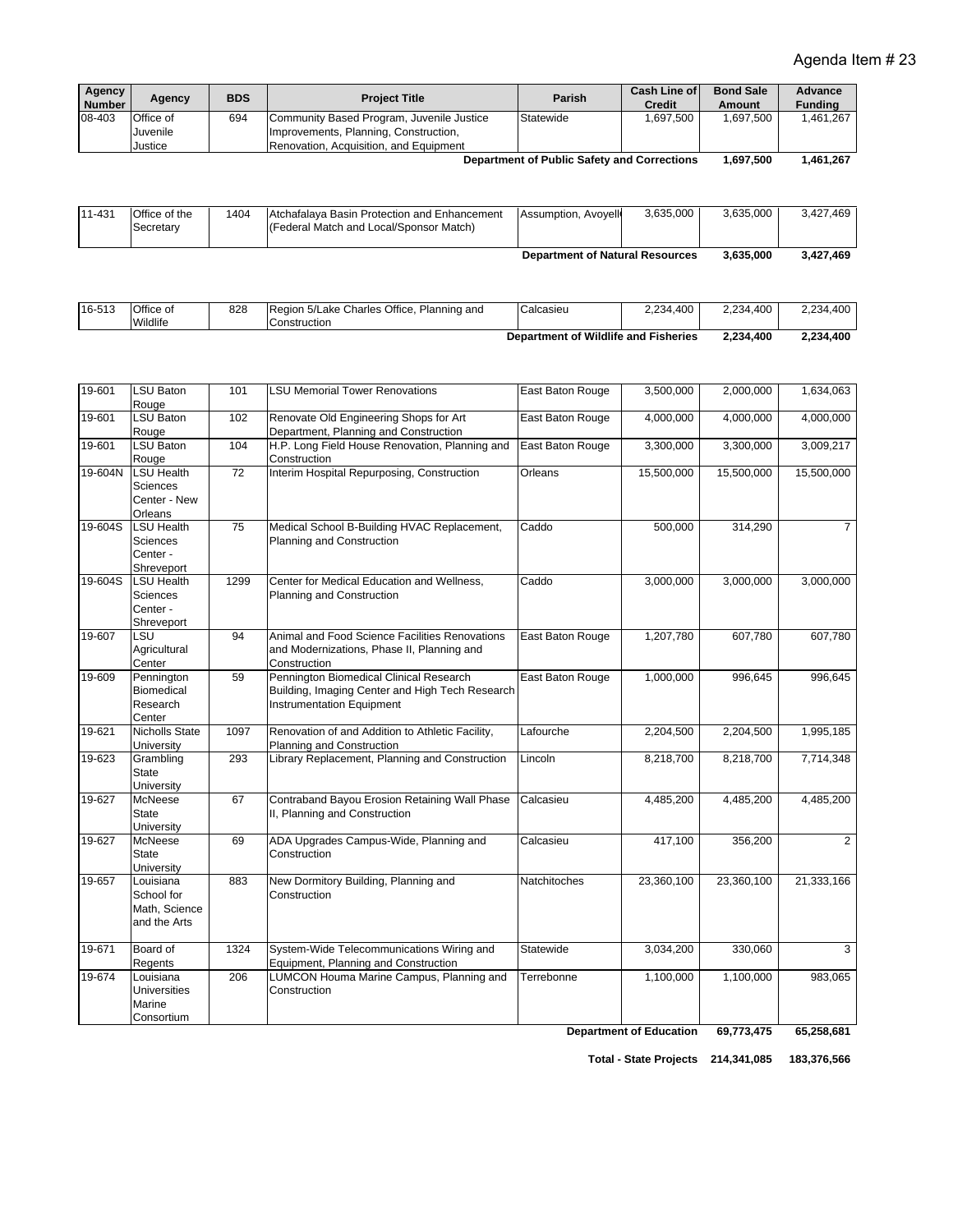| Agency<br><b>Number</b> | Agency                                                                        | <b>BDS</b> | <b>Project Title</b>                                                                                                                                            | Parish               | <b>Cash Line of</b><br><b>Credit</b> | <b>Bond Sale</b><br>Amount | <b>Advance</b><br><b>Funding</b> |
|-------------------------|-------------------------------------------------------------------------------|------------|-----------------------------------------------------------------------------------------------------------------------------------------------------------------|----------------------|--------------------------------------|----------------------------|----------------------------------|
| 36-L16                  | South<br>Lafourche<br>Levee District                                          | 360        | Larose to Golden Meadow Hurricane Protection<br>System, Planning and Construction                                                                               | Lafourche            | 1,000,000                            | 1,000,000                  | 64,945                           |
| 36-L25                  | <b>Grand Isle</b><br>Independent<br>Levee District                            | 1062       | Breakwater Protection, Planning and Construction                                                                                                                | Jefferson            | 193.000                              | 137,540                    | 9,379                            |
| 36-P03                  | <b>Greater Baton</b><br>Rouge Port<br>Commission                              | 474        | Inland Rivers Marine Terminal Dock and Access<br>Roadway Construction Project, Planning and<br>Construction                                                     | West Baton Rouge     | 15,652,600                           | 15,652,600                 | 15,652,600                       |
| 36-P10                  | Greater<br>Lafourche Port<br>Commission                                       | 1121       | Minor Cheramie Road Paving, Planning and<br>Construction                                                                                                        | Lafourche            | 1,700,000                            | 1,700,000                  | 261,515                          |
| 36-P17                  | Port of New<br>Orleans                                                        | 182        | Jourdan Road Terminal Cold Storage Expansion                                                                                                                    | Orleans              | 3,000,000                            | 3,000,000                  | 3,000,000                        |
| 36-P21                  | Port of South<br>Louisiana                                                    | 394        | Globalplex Terminal Building #71 and Other<br>Globalplex Terminal Building Upgrades, Planning<br>and Construction                                               | St. John The Baptist | 2,840,000                            | 1,670,760                  | 6                                |
| 36-P23                  | Terrebonne<br>Port<br>Commission                                              | 388        | Slip Dredging, Houma Navigation Canal Dredging<br>and Improvements for Terrebonne Port<br>Commission Government Multi-Use Complex,<br>Planning and Construction | Terrebonne           | 1,122,400                            | 1,053,270                  | 53,232                           |
| 36-P41                  | Jefferson<br>Parish<br>Economic<br>Development<br>and Port<br><b>District</b> | 861        | Jefferson Parish Business Park: Science and<br>Technology Academy and Conference Center                                                                         | Jefferson            | 6,000,000                            | 6,000,000                  | 6,000,000                        |
|                         |                                                                               |            |                                                                                                                                                                 |                      | <b>Levee District and Ports</b>      | 30.214.170                 | 25,041,677                       |

| 50-J05 | Avoyelles<br>Parish     | 1248 | Parishwide Roadway Improvements, Planning and Avoyelles<br>Construction                                                                                       |               | 925,000    | 925,000    | 392,301    |
|--------|-------------------------|------|---------------------------------------------------------------------------------------------------------------------------------------------------------------|---------------|------------|------------|------------|
| 50-J22 | <b>Grant Parish</b>     | 1211 | Southern Grant Sewerage System Improvements,<br>Study, Design, Planning and Construction                                                                      | Grant         | 1,597,100  | 1,597,100  | 1,597,100  |
| 50-J23 | Iberia Parish           | 431  | Airport Access Road, Planning and Construction                                                                                                                | Iberia        | 4,270,000  | 4,270,000  | 4,270,000  |
| 50-J26 | Jefferson<br>Parish     | 11   | Brown Avenue Canal Improvements Between the<br>Westbank Expressway and Harold Street,<br>Planning and Construction                                            | Jefferson     | 2,600,000  | 726,300    | 5          |
| 50-J26 | Jefferson<br>Parish     | 41   | Parish Line Drainage Pump Station Capacity<br>Increase, Planning and Construction                                                                             | Jefferson     | 4,950,000  | 4,950,000  | 3,418,310  |
| 50-J28 | Lafayette<br>Parish     | 192  | Governmental Complex, Jail Physical Plant<br>Upgrade, Planning and Construction (\$4,980,000<br>Non-State Match)                                              | Lafayette     | 997.400    | 997,400    | 997,400    |
| 50-J39 | Pointe Coupee<br>Parish | 1221 | False River Ecosystem Restoration Project,<br>including Bulkhead Replacement, Planning and<br>Construction                                                    | Pointe Coupee | 3,200,000  | 3,157,560  | 1,977,122  |
| 50-J47 | St. James<br>Parish     | 385  | St. James Parish Land Acquisition, Planning and<br>Construction                                                                                               | St. James     | 1,000,000  | 1,000,000  | 7,261      |
| 50-J51 | St. Mary<br>Parish      | 460  | Reconstruction of Flattown Road from Chitimacha<br>Trail to Ralph Darden Memorial Parkway for St.<br>Mary Parish Government Within Existing Rights-of-<br>Wav | St. Marv      | 450,000    | 450,000    |            |
| 50-J58 | Vernon Parish           | 727  | Vernon/Fort Polk Thoroughfare Plan, Planning<br>and Construction                                                                                              | Vernon        | 8,847,300  | 8,824,100  | 8,824,100  |
| 50-J58 | Vernon Parish           | 732  | Catfish Hut Road and Bridge Repair and/or<br>Replacement, Planning and Construction                                                                           | Vernon        | 325,000    | 325,000    | 315,250    |
| 50-J64 | <b>Winn Parish</b>      | 1202 | Roadway Reconstruction, Ed Carpenter, Planning<br>and Construction                                                                                            | Winn          | 360,000    | 360,000    | 336,525    |
|        |                         |      |                                                                                                                                                               |               | Parishwide | 27,582,460 | 22,135,374 |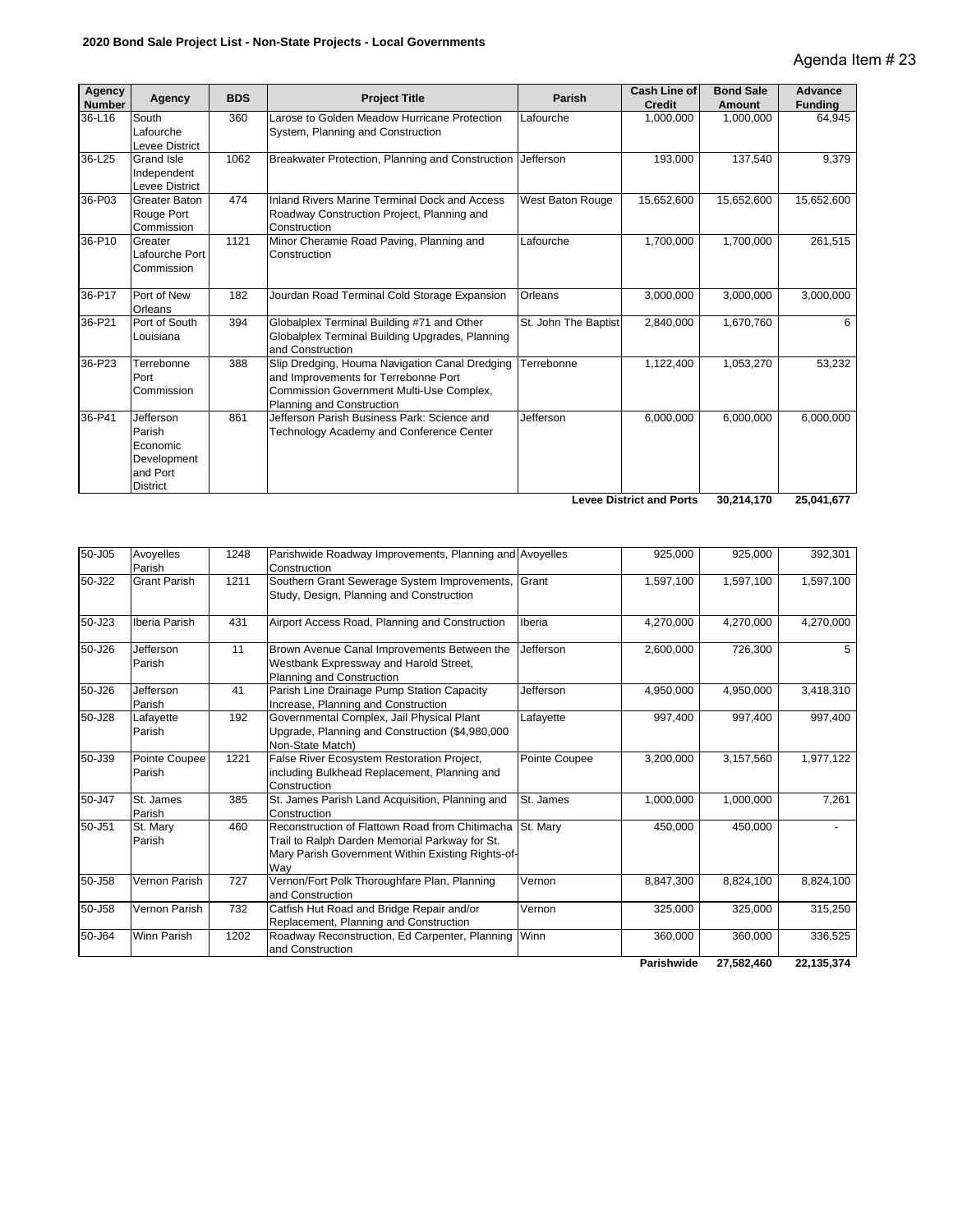| Agency<br><b>Number</b> | Agency              | <b>BDS</b> | <b>Project Title</b>                                                                                                                                                            | Parish           | <b>Cash Line of</b><br><b>Credit</b> | <b>Bond Sale</b><br>Amount | Advance<br><b>Funding</b> |
|-------------------------|---------------------|------------|---------------------------------------------------------------------------------------------------------------------------------------------------------------------------------|------------------|--------------------------------------|----------------------------|---------------------------|
| 50-M06                  | Amite               | 634        | Town of Amite City Water Improvement Project,<br>Planning and Construction                                                                                                      | Tangipahoa       | 666,500                              | 666,500                    | 657,500                   |
| 50-M24                  | <b>Berwick</b>      | 436        | Sewerage Collection System Along Old Spanish<br>Trail and LA 182, Planning and Construction                                                                                     | St. Mary         | 258,400                              | 258,400                    | 180,247                   |
| 50-M29                  | <b>Bossier City</b> | 234        | Louisiana Technology Research Institute                                                                                                                                         | <b>Bossier</b>   | 6,000,000                            | 6,000,000                  | 5,461,787                 |
| 50-M39                  | Carencro            | 289        | Wastewater and City Infrastructure Flood<br>Damages, Planning and Construction                                                                                                  | Lafayette        | 5,060,508                            | 680,270                    |                           |
| 50-MB5                  | Gretna              | 757        | Downtown Drainage Improvements, Planning and<br>Construction                                                                                                                    | Jefferson        | 1,500,000                            | 1,500,000                  | 1,500,000                 |
| 50-MG3                  | Leesville           | 680        | Water System Rehabilitation Including<br>Generators, Planning and Construction                                                                                                  | Vernon           | 375,000                              | 375,000                    | 135,134                   |
| 50-MG3                  | Leesville           | 681        | <b>Street Rehabilitation and Extension</b>                                                                                                                                      | Vernon           | 517,000                              | 517,000                    | 481                       |
| 50-MH6                  | Madisonville        | 375        | Rehabilitation of Sewer Lift Stations, Planning and<br>Construction                                                                                                             | St. Tammany      | 445,000                              | 445,000                    | 276,178                   |
| 50-MJ6                  | Monroe              | 1290       | I-20 Interchange Improvement and Kansas Garrett Ouachita<br>Connector, Kansas Lane Connector, Planning and<br>Construction (\$1,000,000 Local and \$6,000,000<br>Federal Match) |                  | 12,869,900                           | 2,615,400                  | 2,500,000                 |
| 50-ML3                  | <b>New Orleans</b>  | 297        | New Sewerage and Water Board Power Plant,<br>Planning and Construction                                                                                                          | Orleans          | 7,300,000                            | 7,300,000                  | 7,300,000                 |
| 50-ML3                  | <b>New Orleans</b>  | 298        | Eastern New Orleans Hospital, Equipment,<br>Acquisition, Installation, Planning and<br>Construction                                                                             | Orleans          | 1,562,900                            | 1,562,900                  | 1,077,820                 |
| 50-MU2                  | Vidalia             | 314        | Development of a Slackwater Port on the<br>Mississippi River, Planning and Construction                                                                                         | Concordia        | 9,098,100                            | 3,391,560                  | $\sim$                    |
| 50-MV3                  | Westlake            | 784        | Police and Emergency Response Facility,<br>Planning and Construction                                                                                                            | Calcasieu        | 754,300                              | 754,300                    | 43,470                    |
| 50-MV4                  | Westwego            | 400        | Park Land and Improvements, Including<br>Improvements to Existing Parks and Land<br>Acquisition, Planning and Construction                                                      | Jefferson        | 1,443,570                            | 234,110                    | 15                        |
| 50-MV4                  | Westwego            | 403        | Street Improvements, including the Placement of<br>Fire Hydrants, Planning and Construction                                                                                     | Jefferson        | 1,000,000                            | 1,000,000                  | 501,050                   |
| 50-MV4                  | Westwego            | 421        | Water Plant Improvements, Planning and<br>Construction                                                                                                                          | Jefferson        | 582,600                              | 578,260                    | 286,670                   |
| 50-MW3                  | Zachary             | 215        | Water System Improvements, Planning and<br>Construction                                                                                                                         | East Baton Rouge | 1,630,000                            | 1,630,000                  | 663,818                   |
|                         |                     |            |                                                                                                                                                                                 |                  | <b>Municipalities</b>                | 29,508,700                 | 20,584,177                |

| <b>Municipalities</b> | 29,508,700 |
|-----------------------|------------|
|-----------------------|------------|

| 50-N18 | Iberia Parish | 212 | Rehabilitation of Hangar #88 and Associated      | Iberia    | 1.400.000                                                                                                                                                                                                                      | .400.000                | 1.388.000    |
|--------|---------------|-----|--------------------------------------------------|-----------|--------------------------------------------------------------------------------------------------------------------------------------------------------------------------------------------------------------------------------|-------------------------|--------------|
|        | Airport       |     | Parking Lot, Planning and Construction           |           |                                                                                                                                                                                                                                |                         |              |
|        | Authority     |     |                                                  |           |                                                                                                                                                                                                                                |                         |              |
| 50-NA2 | Lafayette     | 356 | Construction of a New Passenger Facility         | Lafavette | 10.200.000                                                                                                                                                                                                                     | 10.200.000              | 10,200,000   |
|        | Airport       |     | Terminal at Lafayette Regional Airport, Planning |           |                                                                                                                                                                                                                                |                         |              |
|        | Commission    |     | and Construction                                 |           |                                                                                                                                                                                                                                |                         |              |
|        |               |     |                                                  |           | $2.4$ $-1.7$ $-1.2$ $-1.2$ $-1.2$ $-1.2$ $-1.2$ $-1.2$ $-1.2$ $-1.2$ $-1.2$ $-1.2$ $-1.2$ $-1.2$ $-1.2$ $-1.2$ $-1.2$ $-1.2$ $-1.2$ $-1.2$ $-1.2$ $-1.2$ $-1.2$ $-1.2$ $-1.2$ $-1.2$ $-1.2$ $-1.2$ $-1.2$ $-1.2$ $-1.2$ $-1.2$ | $\overline{11}$ and and | $11$ FAA AAA |

 **11,588,000 11,600,000 Other Local Governments**

| 50-S63 | West Feliciana<br>Parish School<br>Board | 280 | Julius Freyhan Cultural/Conference Center,<br><b>Planning and Construction</b> | West Feliciana | 4.160.000            | 3.098.000 | 3.088.000 |
|--------|------------------------------------------|-----|--------------------------------------------------------------------------------|----------------|----------------------|-----------|-----------|
|        |                                          |     |                                                                                |                | <b>School Boards</b> | 3.098.000 | 3.088.000 |

**Total - Non-State Projects - Local Governments 82,437,228 102,003,330**